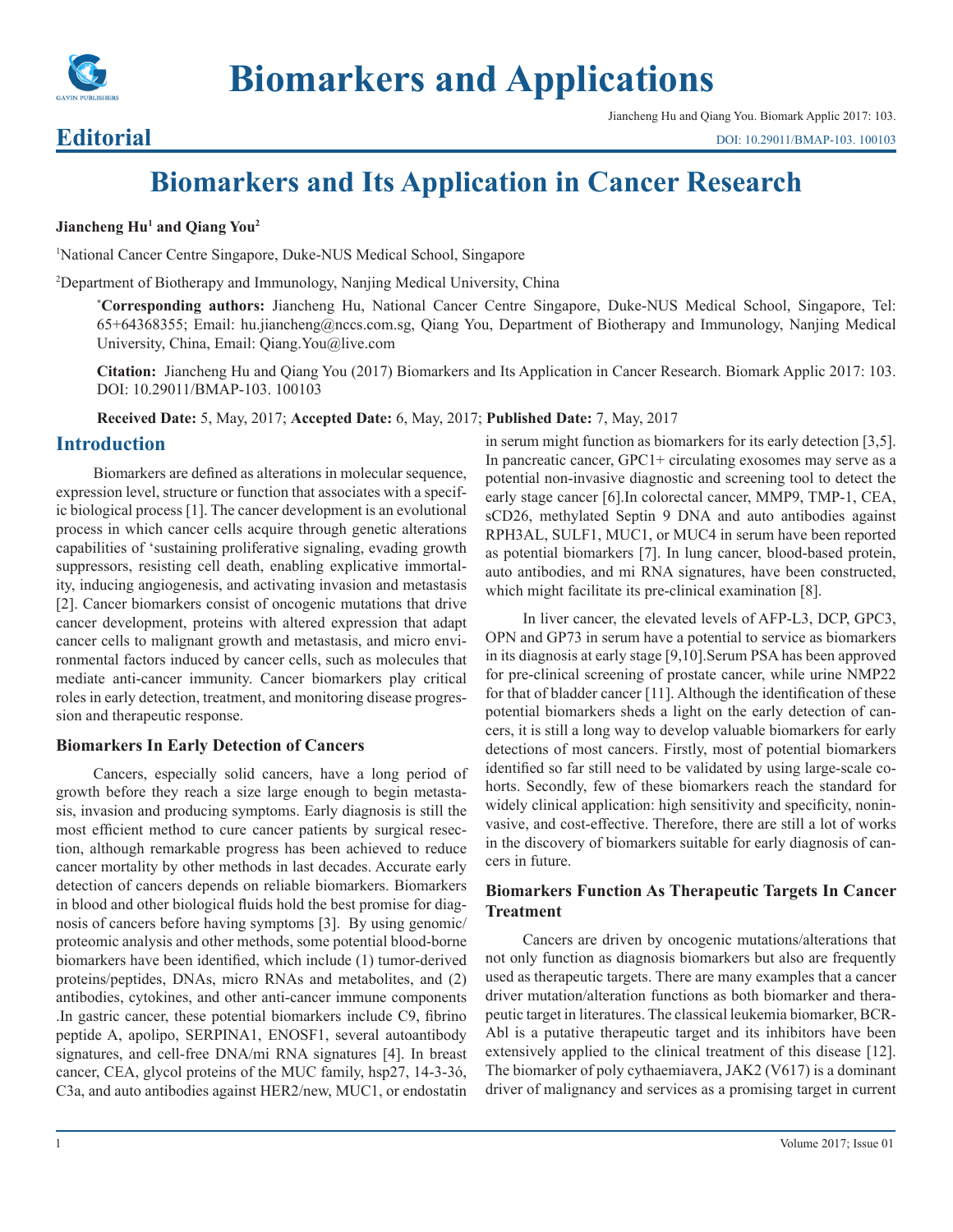drug development [13]. EGFR/Her2, a biomarker of non-small cell lung cancer and breast cancer, has functioned as a critical target for clinical therapy [14,15]. BRAF (V600E), a highly prevalent driver and biomarker in melanoma, papillary thyroid cancer and hairy cell leukemia, has been targeted by RAF inhibitors in clinic treatment [16]. The first oncogenic, Ras, is a dominant driver and biomarker in many cancers, and recent studies have indicated that it is a 'druggable' target for cancer therapy [17]. Besides cancer drivers, those biomarkers that are essential for cancer development can also be good targets for cancer therapy. By using synthetic lethal screenings, this kind of biomarkers has been identified in some type of cancers by recent studies. For example, STK33, TBK1, CDK4 and some other molecules have been shown as potential therapeutic targets for K-Ras mutated cancers, whereas GSK-3β, CDK1, and several other molecules for Myc-driven cancers [18].In addition, some specific biomarkers are pivotal targets for cancer immunotherapy. Recently, regression of all intracranial and spinal tumors in a patient with recurrent multifocal glioblastoma was observed after treatment with chimeric antigen receptor (CAR)-engineered T cells targeting interleukin-13 receptor alpha 2 (IL13Rα2) [19]. Together, biomarkers that contribute to cancer pathologic progression but have no/minor effect on normal cell physiology could be used as targets for cancer therapy.

#### **Biomarkers Monitor Cancer Progression And Therapeutic Response**

The pathological progression of cancers companies with the accumulation of genetic mutations/alterations. In the progression of non-small cell lung cancer, the mutations/alterations of ERBB2/Kras/Myc occur at the stage of hyperplasia/dysplasia, those of VEGF/Cox2/AMACR arise in primary tumors, and that of MYO18B emerges in invasive and metastatic tumors [20]. During the development of colorectal cancer, the mutations/alterations of Kras/APC/TGF  $\beta$  occur at the initial stages, whereas that of Bax does at the advance stage [20]. These mutations/alterations appearing at specific stages of cancer could function as biomarkers to monitor cancer progression. BRAF and MMP2 have been shown as early-stage biomarkers in melanoma, while p27 as a late-stage biomarker of this disease [21]. γ-Synucle in and the serum levels of CA15-3, CA27-29, and Her2/NEU have been used as biomarkers for assessing breast cancer progression [11, 22]. Other biomarkers that applied to monitor cancer progression include: serum CA19-9 in pancreatic cancer, serum CA125 in ovarian cancer, serum CEA in colorectal cancer, serum thyroglobulin in thyroid cancer, and urine Fibrin/FDP, BTA, and CEA/mucin in bladder cancer [11]. Most of these biomarkers monitoring cancer progression are altered upon drug treatment, and thus can be used to evaluate therapeutic efficacy of cancer drugs. In addition, some biomarkers could also predict therapeutic response in cancer patients. For instance, BCR-Abl (T315I) and EGFR (T790M) emerge as a biomarker of TKI resistance [23], while Ras mutation or RTK up regulation arises as a biomarker of RAF inhibitor resistance in BRAF (V600E)-driven

cancers [24].

In summary, biomarkers have a significant effect on all stages of cancer development and contribute to the diagnosis and treatment of almost all cancers. Unfortunately, the discovery and application of cancer biomarkers progressed slowly due to the conventional laboratory research tools in last decades. We believe that the recent advances in technologies, especially novel highthroughput genomics/proteomics methods, and accurate analytic technologies, would accelerate the research and clinic application of cancer biomarkers.

#### **References**

- 1. [Naylor S \(2003\) Biomarkers: current perspectives and future pros](https://www.ncbi.nlm.nih.gov/pubmed/14510173)pects. Expert review of molecular diagnostics 3: 525-529.
- 2. [Hanahan D, Weinberg RA \(2011\) Hallmarks of cancer: the next gen](https://www.ncbi.nlm.nih.gov/pubmed/21376230)eration. Cell 144: 646-674.
- 3. [Levenson VV \(2007\) Biomarkers for early detection of breast cancer:](http://europepmc.org/abstract/med/17368950)  what, when, and where? Biochimica et biophysica Acta 1770: 847-856
- 4. [Kalnina Z, Meistere I, Kikuste I, Tolmanis I, Zayakin P, et al. \(2015\)](https://www.ncbi.nlm.nih.gov/pubmed/26556992)  Emerging blood-based biomarkers for detection of gastric cancer. [World journal of gastroenterology 21: 11636-11653.](https://www.ncbi.nlm.nih.gov/pubmed/26556992)
- 5. [Weigel MT, Dowsett M \(2010\) Current and emerging biomarkers in](https://www.ncbi.nlm.nih.gov/pubmed/20647302) breast cancer: prognosis and prediction. Endocrine-related cancer 17: [R245-262.](https://www.ncbi.nlm.nih.gov/pubmed/20647302)
- 6. [Melo SA, Luecke LB, Kahlert C, Fernandez AF, Gammon ST, et al.](https://www.nature.com/nature/journal/v523/n7559/full/nature14581.html)  (2015) Glypican-1 identifies cancer exosomes and detects early pan[creatic cancer. Nature 523:177-182.](https://www.nature.com/nature/journal/v523/n7559/full/nature14581.html)
- 7. [Shah R, Jones E, Vidart V, Kuppen PJ, Conti JA, et al. \(2014\) Bio](https://www.ncbi.nlm.nih.gov/pubmed/25004920)markers for early detection of colorectal cancer and polyps: systematic [review. Cancer epidemiology, biomarkers & prevention: a publication](https://www.ncbi.nlm.nih.gov/pubmed/25004920)  [of the American Association for Cancer Research, cosponsored by the](https://www.ncbi.nlm.nih.gov/pubmed/25004920)  [American Society of Preventive Oncology 23: 1712-1728.](https://www.ncbi.nlm.nih.gov/pubmed/25004920)
- 8. [Hassanein M, Callison JC, Callaway-Lane C, Aldrich MC, Grogan EL,](https://www.ncbi.nlm.nih.gov/pubmed/22689914)  et al. (2012) The state of molecular biomarkers for the early detection [of lung cancer. Cancer prevention research 5: 992-1006.](https://www.ncbi.nlm.nih.gov/pubmed/22689914)
- 9. [Behne T, Copur MS \(2012\) Biomarkers for hepatocellular carcinoma.](https://www.hindawi.com/journals/ijh/2012/859076/)  International journal of hepatology 2012: 859076.
- 10. [Tsuchiya N, Sawada Y, Endo I, Saito K, Uemura Y, et al. \(2015\) Bio](https://www.ncbi.nlm.nih.gov/pmc/articles/PMC4588079/)markers for the early diagnosis of hepatocellular carcinoma. World [journal of gastroenterology 21: 10573-10583.](https://www.ncbi.nlm.nih.gov/pmc/articles/PMC4588079/)
- 11. [Ludwig JA, Weinstein JN \(2005\) Biomarkers in cancer staging, prog](https://www.ncbi.nlm.nih.gov/pubmed/16239904)nosis and treatment selection. Nature reviews Cancer 5: 845-856.
- 12. [Wong S, Witte ON \(2004\) The BCR-ABL story: bench to bedside and](https://www.ncbi.nlm.nih.gov/pubmed/15032571)  back. Annual review of immunology 22: 247-306.
- 13. [Levine RL, Pardanani A, Tefferi A, Gilliland DG \(2007\) Role of JAK2 in](https://www.ncbi.nlm.nih.gov/pubmed/17721432)  the pathogenesis and therapy of myeloproliferative disorders. Nature [reviews Cancer 7: 673-683.](https://www.ncbi.nlm.nih.gov/pubmed/17721432)
- 14. [Hirsch FR, Varella-Garcia M, Cappuzzo F \(2009\) Predictive value of](https://www.ncbi.nlm.nih.gov/pubmed/19680294) EGFR and HER2 over expression in advanced non-small-cell lung [cancer. Oncogene 28 Suppl 1: S32-37.](https://www.ncbi.nlm.nih.gov/pubmed/19680294)